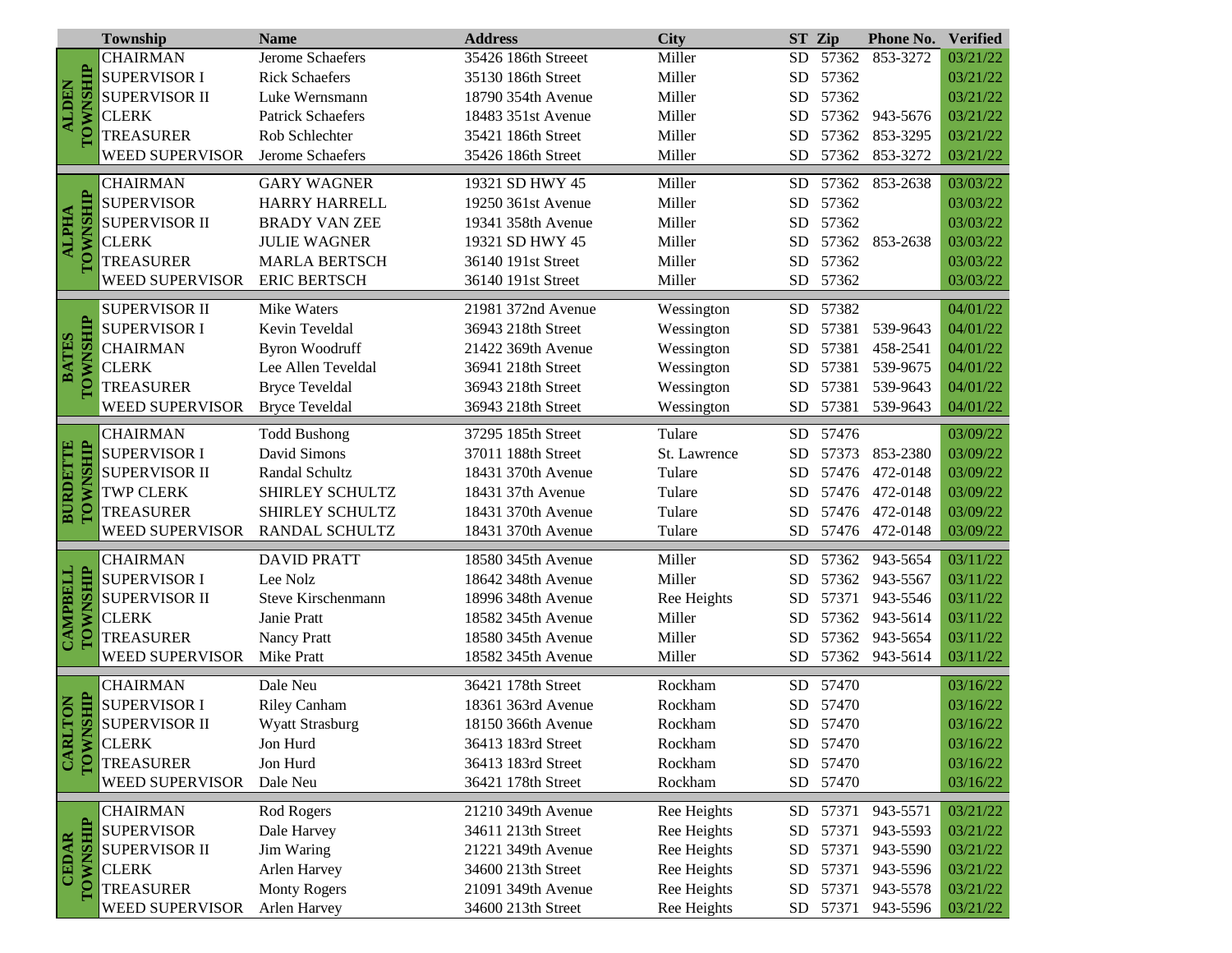|                                    | <b>CHAIRMAN</b><br><b>SUPERVISOR</b> | REIMANN, BARRY          | 34671 214th Street | Ree Heights    | <b>SD</b>  | 57371<br>57371 |                   | 03/09/22 |
|------------------------------------|--------------------------------------|-------------------------|--------------------|----------------|------------|----------------|-------------------|----------|
|                                    |                                      | WERDEL, RYAN            | 34533 216th Street | Ree Heights    | <b>SD</b>  |                |                   | 03/09/22 |
| COMO                               | <b>SUPERVISOR II</b>                 | WERDEL, DAVID           | 34692 216th Street | Ree Heights    | <b>SD</b>  | 57371          |                   | 03/09/22 |
| <b>TOWNSHIP</b>                    | <b>CLERK</b>                         | WERDEL, KYLE            | 21878 349th Avenue | Ree Heights    | <b>SD</b>  | 57371          |                   | 03/09/22 |
|                                    | <b>TREASURER</b>                     | WERDEL, KEVIN           | 21709 345th Avenue | Ree Heights    | <b>SD</b>  | 57371          |                   | 03/09/22 |
|                                    | <b>WEED SUPERVISOR</b>               | Vacant for 2022         |                    |                |            |                |                   |          |
|                                    | <b>CHAIRMAN</b>                      | John Brueggeman         | 18478 358th Avenue | Miller         | <b>SD</b>  | 57362          | 853-2626          | 03/16/22 |
| <b>FLORENCE</b><br><b>TOWNSHIP</b> | <b>SUPERVISOR</b>                    | Jim Moncur              | 18691 SD HWY 45    | Miller         | <b>SD</b>  | 57362          |                   | 03/16/22 |
|                                    | SUPERVISOR II                        | Daryl Volek             | 35780 189th Street | Miller         | <b>SD</b>  | 57362          | 853-2896          | 03/16/22 |
|                                    | <b>CLERK</b>                         | Reno Brueggeman         | 18477 358th Avenue | Miller         | <b>SD</b>  | 57362          | 853-3200          | 03/16/22 |
|                                    | <b>TREASURER</b>                     | Rodney Wagner           | 18970 SD HWY 45    | Miller         | <b>SD</b>  | 57362          |                   | 03/16/22 |
|                                    | <b>WEED SUPERVISOR</b>               | John Brueggeman         | 18478 358th Avenue | Miller         | <b>SD</b>  | 57362          | 853-2626          | 03/16/22 |
|                                    |                                      |                         |                    |                |            |                |                   |          |
|                                    | <b>CHAIRMAN</b>                      | <b>JIM KEETER</b>       | 19271 369th Avenue | St. Lawrence   | <b>SD</b>  | 57373          | 853-3330          | 03/08/22 |
|                                    | <b>SUPERVISOR I</b>                  | <b>MAX CONKEY</b>       | 19141 369th Avenue | St. Lawrence   | <b>SD</b>  | 57373          | 853-2579          | 03/08/22 |
|                                    | <b>SUPERVISOR II</b>                 | <b>JIM JOHNSEN</b>      | 19230 372nd Avenue | Wessington     | <b>SD</b>  | 57381          | 458-2670          | 03/08/22 |
| TOWNSHIP<br><b>GILBERT</b>         | <b>CLERK</b>                         | <b>TERRY JOHNSEN</b>    | 19191 374th Avenue | Wessington     | <b>SD</b>  | 57381          | 458-2667          | 03/08/22 |
|                                    | <b>TREASURER</b>                     | <b>LORNA WATKINS</b>    | 36910 196th Street | St. Lawrence   | <b>SD</b>  | 57373          | 853-2582          | 03/08/22 |
|                                    | <b>WEED SUPERVISOR</b>               | Vacant                  |                    |                |            |                |                   | 03/08/22 |
|                                    | <b>CHAIRMAN</b>                      | <b>TODD WARING</b>      | 35031 213th Street | Ree Heights    | <b>SD</b>  | 57371          | 943-5597          | 03/10/22 |
|                                    | <b>SUPERVISOR</b>                    | <b>BRETT STEVENS</b>    | 21375 355th Avenue | Miller         | <b>SD</b>  | 57362          |                   | 03/10/22 |
| <b>GLENDALE</b><br>TOWNSHIP        | SUPERVISOR II                        | <b>JEFF TONG</b>        | 21360 355th Avenue | Miller         | <b>SD</b>  | 57362          |                   | 03/10/22 |
|                                    | <b>CLERK</b>                         | <b>DIANA TONG</b>       | 21290 354th Avenue | Miller         | <b>SD</b>  | 57362          | 853-3956          | 03/10/22 |
|                                    | <b>TREASURER</b>                     | <b>KRIS STEVENS</b>     | 21321 355th Avenue | Miller         | <b>SD</b>  | 57362          | 853-3791          | 03/10/22 |
|                                    | <b>WEED SUPERVISOR</b>               | <b>BRETT STEVENS</b>    | 21375 355th Avenue | Miller         | <b>SD</b>  | 57362          |                   | 03/10/22 |
| <b>TOWNSHIP</b><br><b>GRAND</b>    | <b>CHAIRMAN</b>                      | Matt Moeller            | 19907 370th Avenue | Wessington     | <b>SD</b>  | 57381          |                   | 03/16/22 |
|                                    | <b>SUPERVISOR</b>                    | Dan Schilling           | 19941 373rd Avenue | Wessington     | <b>SD</b>  | 57381          | 458-2462          | 03/16/22 |
|                                    | SUPERVISOR II                        | Thomas Lichty           | 37110 200th Street | Wessington     | <b>SD</b>  | 57381          | 458-2336          | 03/16/22 |
|                                    | <b>CLERK</b>                         | Nathan Lichty           | 37310 201st Street | Wessington     | <b>SD</b>  | 57381          | 458-2312          | 03/16/22 |
|                                    | <b>TREASURER</b>                     | Faye Lichty             | 37110 200th Street | Wessington     | <b>SD</b>  | 57381          | 458-2336          | 03/16/22 |
|                                    | WEED SUPERVISOR                      | <b>Thomas Lichty</b>    | 37110 200th Street | Wessington     | <b>SD</b>  | 57381          | 458-2336          | 03/16/22 |
|                                    |                                      |                         |                    |                |            |                |                   |          |
|                                    | <b>SUPERVISOR II</b>                 | Jerry Steptoe           | 19250 351st Avenue | Miller         | <b>SD</b>  | 57362          | 943-5525          | 04/01/22 |
| <b>NLEAF</b><br>NSHIP              | <b>CHAIRMAN</b>                      | Delton Gimbel           | 19390 350th Avenue | Ree Heights    | <b>SD</b>  | 57371          | 943-5529          | 04/01/22 |
|                                    | <b>SUPERVISOR I</b>                  | <b>Robert Danielson</b> | 35250 195th Street | Miller         | SD         | 57362          | 853-3494          | 04/01/22 |
| <b>GREE</b><br>TOWI                | <b>CLERK</b>                         | <b>Chuck Steptoe</b>    | 19085 351st Avenue | Miller         |            |                | SD 57362 943-5581 | 04/01/22 |
|                                    | <b>TREASURER</b>                     | Chris Howard            |                    | Miller         | SD         | 57362          |                   | 04/01/22 |
|                                    | <b>WEED SUPERVISOR</b>               | Duane Aymar             | 19181 355th Avenue | Miller         | <b>SD</b>  | 57362          | 853-2515          | 04/01/22 |
| <b>TOWNSHIP</b><br><b>HIGHLAND</b> | <b>CHAIRMAN</b>                      | Dan Keck                | 21340 365th Avenue | Saint Lawrence | <b>SD</b>  | 57373          | 853-3046          | 04/08/22 |
|                                    | <b>SUPERVISOR I</b>                  | Don Moriarty            | 20951 367th Avenue | Saint Lawrence | <b>SD</b>  | 57373          | 853-3953          | 04/08/22 |
|                                    | <b>SUPERVISOR II</b>                 | Dan Jensen              | 36710 210th Street | Saint Lawrence | <b>SD</b>  | 57373          |                   | 04/08/22 |
|                                    | <b>CLERK</b>                         | Clayton Keck            | 36651 213th Street | Saint Lawrence | ${\rm SD}$ | 57373          |                   | 04/08/22 |
|                                    | <b>TREASURER</b>                     | Joe Jensen              | 36781 212th Street | Saint Lawrence | ${\rm SD}$ | 57373          | 458-2697          | 04/08/22 |
|                                    | WEED SUPERVISOR                      | DAN JENSEN              | 36710 210th Street | Saint Lawrence |            | SD 57373       |                   | 04/08/22 |
|                                    |                                      |                         |                    |                |            |                |                   |          |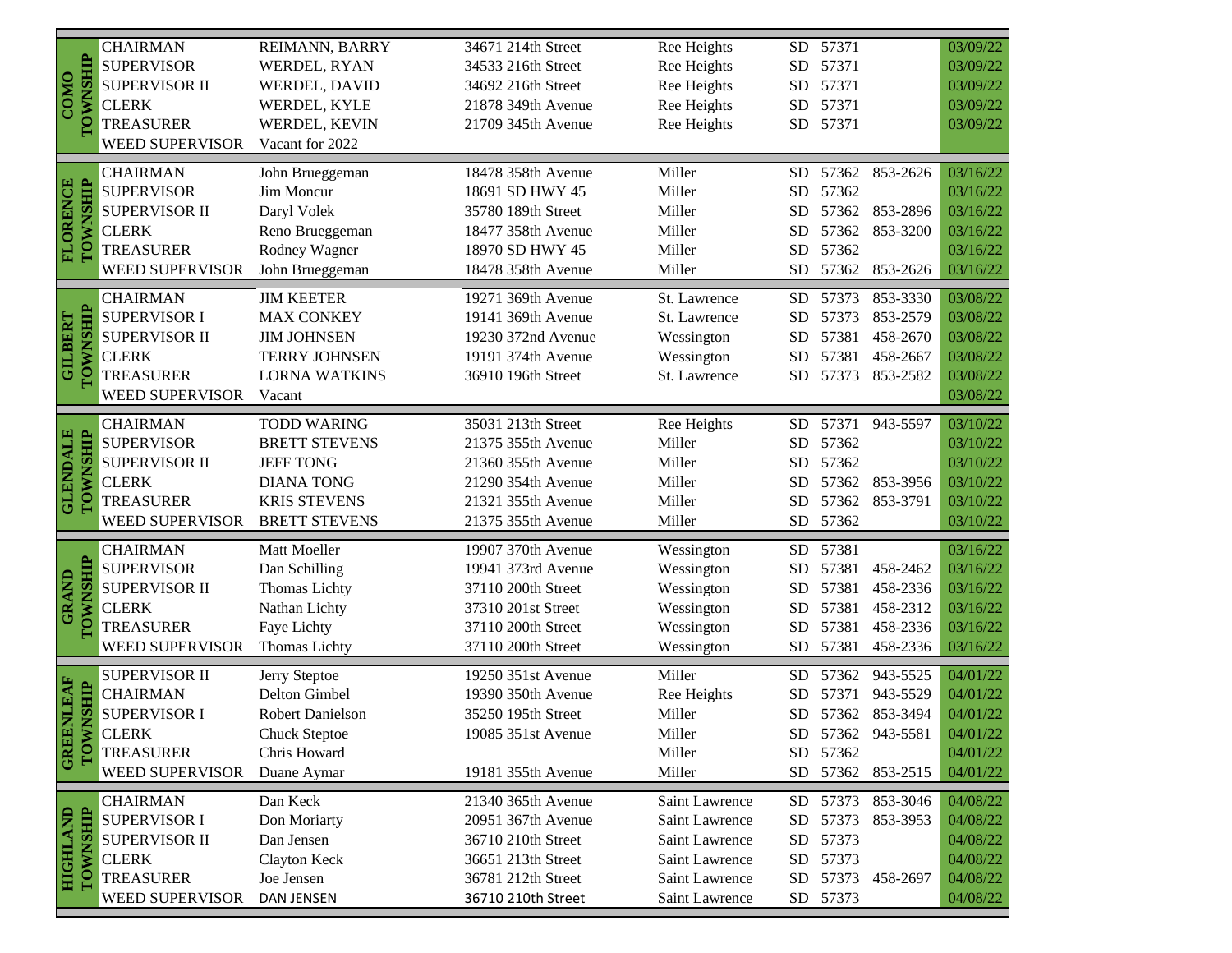|                                  | <b>CHAIRMAN</b>        | Kelvin Grey              | 18541 367th Avenue       | St. Lawrence | SD.        | 57373    | 853-2136          | 03/24/22     |
|----------------------------------|------------------------|--------------------------|--------------------------|--------------|------------|----------|-------------------|--------------|
| <b>TOWNSHIP</b><br><b>NACTOH</b> | <b>SUPERVISOR I</b>    | Kent Bertsch             | 18942 363rd Avenue       | St. Lawrence | <b>SD</b>  | 57373    | 853-3741          | 03/24/22     |
|                                  | <b>SUPERVISOR II</b>   | Dennis Simons            | 18740 366th Avenue       | St. Lawrence | <b>SD</b>  | 57373    | 853-3366          | 03/24/22     |
|                                  | <b>CLERK</b>           | Jeff Clement             | 36566 185th Street       | St. Lawrence | ${\rm SD}$ | 57373    |                   | <b>BLANK</b> |
|                                  | <b>TREASURER</b>       | Douglas Simons           | 36630 188th Street       | St. Lawrence | <b>SD</b>  |          | 57373 853-3735    | 03/24/22     |
|                                  | <b>WEED SUPERVISOR</b> | Dennis Simons            | 18740 366th Avenue       | St. Lawrence | ${\rm SD}$ | 57373    | 853-3366          | 03/24/22     |
|                                  | <b>CHAIRMAN</b>        | Roy Mehling              | 37220 205th Street       | Wessington   | <b>SD</b>  | 57381    | 458-2432          | 04/12/22     |
|                                  | SUPERVISOR II          | Craig VanAsperen         | 37020 206th Street       | Wessington   | ${\rm SD}$ | 57381    | 458-2620          | 04/12/22     |
|                                  | <b>SUPERVISOR I</b>    | Jerry Mehling            | 20631 372th Avenue       | Wessington   | ${\rm SD}$ | 57381    | 458-2594          | 04/12/22     |
| <b>HULBERT</b>                   | <b>CLERK</b>           | Clint Haigh              | 20661 369th Avenue       | Wessington   | ${\rm SD}$ | 57381    |                   | 04/12/22     |
| <b>TOWNSHIP</b>                  | <b>TREASURER</b>       | Jim Troth                | 37250 206th Street       | Wessington   | <b>SD</b>  | 57381    | 458-2431          | 04/12/22     |
|                                  | WEED SUPERVISOR        | Jay Mehling              | 20571 372th Avenue       | Wessington   | <b>SD</b>  | 57381    | 458-2427          | 04/12/22     |
|                                  | <b>CHAIRMAN</b>        | <b>GARY D. SCHMIDT</b>   | 17791 363RD Avenue       | Rockham      | <b>SD</b>  | 57470    | 472-0258          | 03/10/22     |
|                                  | <b>SUPERVISOR I</b>    | <b>GREG LEVTZOW</b>      | 36451 US HWY 212         | Rockham      | ${\rm SD}$ | 57470    |                   | 03/10/22     |
|                                  | <b>SUPERVISOR II</b>   | Rocky Oakley             | 36380 174th Street       | Rockham      | <b>SD</b>  | 57470    | 472-1341          | 03/10/22     |
| LINN                             | <b>CLERK</b>           | <b>Bruce Hoffman</b>     | 36231 US HWY 212         | Rockham      | <b>SD</b>  | 57470    | 472-0856          | 03/10/22     |
| TOWNSHIP                         | <b>TREASURER</b>       | Dennis Sanger            | 17620 366th Avenue       | Rockham      | <b>SD</b>  | 57470    |                   | 03/10/22     |
|                                  | WEED SUPERVISOR        | <b>Kyle Oakley</b>       | 36371 179th Street       | Rockham      | SD         | 57470    |                   | 03/10/22     |
|                                  | <b>CHAIRMAN</b>        | <b>GARY YEAROUS</b>      | 20641 SD HWY 45          | Miller       | <b>SD</b>  |          | 57362 853-3910    | 03/13/22     |
| TOWNSHIP                         | <b>SUPERVISOR I</b>    | <b>JAY PUGH</b>          | 20360 358th Avenue       | Miller       | SD.        | 57362    |                   | 03/13/22     |
| <b>LOGAN</b>                     | <b>SUPERVISOR II</b>   | <b>RILEY PUGH</b>        | 20250 SD HWY 45          | Miller       | SD.        | 57362    |                   | 03/13/22     |
|                                  | <b>CLERK</b>           | <b>DON PUGH</b>          | 20362 358th Avenue       | Miller       | <b>SD</b>  |          | 57362 853.3492    | 03/13/22     |
|                                  | <b>TREASURER</b>       | <b>DIANE PUGH</b>        | 20362 358th Avenue       | Miller       | <b>SD</b>  | 57362    | 853.3492          | 03/13/22     |
|                                  | WEED SUPERVISOR        | <b>JAY PUGH</b>          | 20360 358th Avenue       | Miller       | <b>SD</b>  | 57362    | 853-2695          | 03/13/22     |
|                                  | <b>CHAIRMAN</b>        | Ryan Koeck               | 19879 352nd Avenue       | Ree Heights  | <b>SD</b>  | 57371    |                   | 04/08/22     |
|                                  | <b>SUPERVISOR I</b>    | Tim Kaltenbach           | 20191 354th Avenue       | Miller       | <b>SD</b>  | 57362    | 853-2215          | 04/08/22     |
| TOWNSHIP<br>MIDLAND              | SUPERVISOR II          | <b>Dylan Deuter</b>      | 19931 Hillview Road      | Ree Heights  | ${\rm SD}$ | 57371    | 943-5642          | 04/08/22     |
|                                  | <b>CLERK</b>           | Dan Koeck                | 19671 355th Avenue       | Miller       | <b>SD</b>  | 57362    |                   | 04/08/22     |
|                                  | <b>TREASURER</b>       | <b>Matthew Jones</b>     | 19751 356th Avenue       | Miller       | <b>SD</b>  | 57362    |                   | 04/08/22     |
|                                  | WEED SUPERVISOR        | <b>Dylan Deuter</b>      | 19931 Hillview Road      | Ree Heights  | <b>SD</b>  | 57371    | 943-5642          | 04/08/22     |
|                                  | <b>CHAIRMAN</b>        | David Johnson            | 19810 359th Avenue       | Miller       | <b>SD</b>  | 57362    | 853-3167          | 03/08/22     |
| VNSHIP                           | <b>SUPERVISOR I</b>    | <b>Charles Haberling</b> | 19971 358th Avenue       | Miller       | <b>SD</b>  | 57362    |                   | 03/08/22     |
|                                  | <b>SUPERVISOR II</b>   | <b>Mark Fulton</b>       | 35830 200th Street       | Miller       | ${\rm SD}$ |          | 57362 853-3282    | 03/08/22     |
| <b>NILLER</b><br>TOWNSHIL        | <b>CLERK</b>           | <b>Richard Nelson</b>    | 19651 361st Avenue       | Miller       |            |          | SD 57362 853-2375 | 03/08/22     |
|                                  | <b>TREASURER</b>       | Kelly Fernholz           | 19812 Rainbow Ranch Road | Miller       |            | SD 57362 |                   | 03/08/22     |
|                                  | WEED SUPERVISOR        | Mark Fulton              | 35830 200th Street       | Miller       |            | SD 57362 | 853-3282          | 03/08/22     |
|                                  | <b>CHAIRMAN</b>        | Curt Johnson             | 35551 218th Street       | Miller       | SD.        |          | 57362 853-5960    | 04/08/22     |
|                                  | <b>SUPERVISOR I</b>    | <b>Tyler Haun</b>        | 35256 219th Street       | Miller       |            | SD 57362 |                   | 04/08/22     |
|                                  | <b>SUPERVISOR II</b>   | <b>VACANT</b>            |                          |              |            |          |                   |              |
| MONDAMIN<br>TOWNSHIP             | <b>CLERK</b>           | Terry Johnson            | 21805 355th Avenue       | Miller       |            |          | SD 57362 853-5942 | 04/08/22     |
|                                  | <b>TREASURER</b>       | <b>Brad Haun</b>         | 35256 219th Street       | Miller       |            | SD 57362 |                   | 04/08/22     |
|                                  | WEED SUPERVISOR        | Curt Johnson             | 35551 218th Street       | Miller       |            |          | SD 57362 853-5960 | 04/08/22     |
|                                  |                        |                          |                          |              |            |          |                   |              |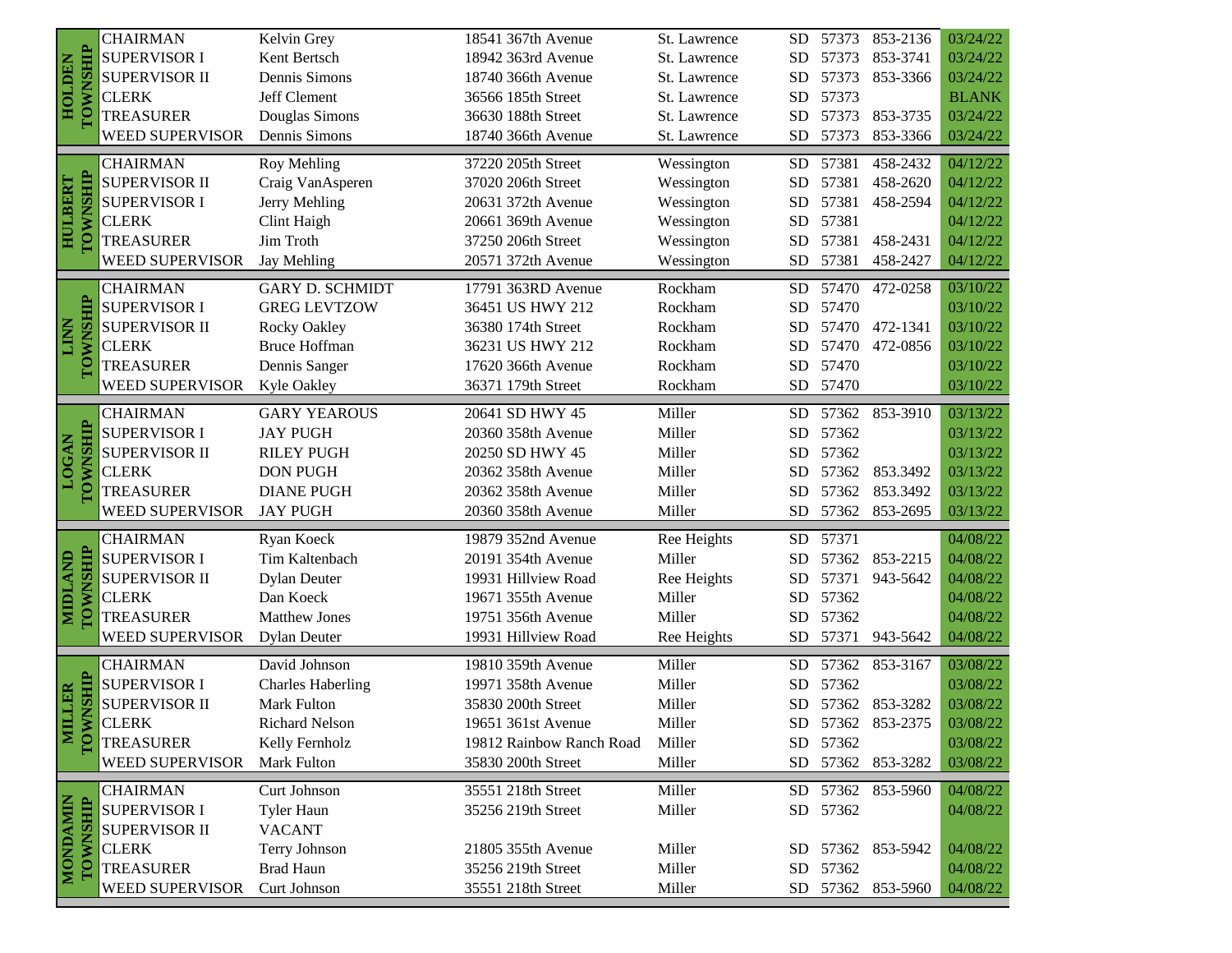| <b>TOWNSHIP</b><br><b>SUPERVISOR I</b><br>Tadd Engelmann<br>Miller<br>57362<br>04/01/22<br>20863 358th Avenue<br><b>SD</b><br>OHIO<br><b>SUPERVISOR II</b><br>Larry Engelmann<br>Miller<br>57362 853-3015<br>04/01/22<br>35711 210th Street<br>SD.<br>Chad Dearborn<br><b>CLERK</b><br>21342 358th Avenue<br>Miller<br>57362<br>04/01/22<br>SD.<br>Miller<br>04/01/22<br><b>TREASURER</b><br>Jim Eschenbaum<br>35834 209th Street<br>57362<br>SD.<br><b>WEED SUPERVISOR</b><br><b>Troy Beckett</b><br>57362 853-3284<br>04/01/22<br>21081 Beckett Ranch Road<br>Miller<br>SD.<br>57467<br>392-2303<br>03/11/22<br><b>CHAIRMAN</b><br><b>Chuck Martinmaas</b><br>18141 350th Avenue<br>Orient<br><b>SD</b><br><b>TOWNSHIP</b><br><b>ONTARIO</b><br><b>SUPERVISOR I</b><br>03/11/22<br>Mike Clements<br>18250 348th Avenue<br>Miller<br>57362 392-2334<br>SD.<br>SUPERVISOR II<br>57467<br>03/11/22<br>Cory McKinstry<br>34811 SD HWY 26<br>Orient<br>SD.<br><b>CLERK</b><br>Jenny McKinstry<br>34811 SD HWY 26<br>57467<br>03/11/22<br>Orient<br><b>SD</b><br><b>Curt Martinmaas</b><br><b>TREASURER</b><br>17841 348th Avenue<br>Orient<br>57467<br>03/11/22<br><b>SD</b><br>WEED SUPERVISOR<br>Chuck Martinmaas<br>18141 350th Avenue<br>Orient<br>SD.<br>57467<br>392-2303<br>03/11/22 |
|------------------------------------------------------------------------------------------------------------------------------------------------------------------------------------------------------------------------------------------------------------------------------------------------------------------------------------------------------------------------------------------------------------------------------------------------------------------------------------------------------------------------------------------------------------------------------------------------------------------------------------------------------------------------------------------------------------------------------------------------------------------------------------------------------------------------------------------------------------------------------------------------------------------------------------------------------------------------------------------------------------------------------------------------------------------------------------------------------------------------------------------------------------------------------------------------------------------------------------------------------------------------------------------|
|                                                                                                                                                                                                                                                                                                                                                                                                                                                                                                                                                                                                                                                                                                                                                                                                                                                                                                                                                                                                                                                                                                                                                                                                                                                                                          |
|                                                                                                                                                                                                                                                                                                                                                                                                                                                                                                                                                                                                                                                                                                                                                                                                                                                                                                                                                                                                                                                                                                                                                                                                                                                                                          |
|                                                                                                                                                                                                                                                                                                                                                                                                                                                                                                                                                                                                                                                                                                                                                                                                                                                                                                                                                                                                                                                                                                                                                                                                                                                                                          |
|                                                                                                                                                                                                                                                                                                                                                                                                                                                                                                                                                                                                                                                                                                                                                                                                                                                                                                                                                                                                                                                                                                                                                                                                                                                                                          |
|                                                                                                                                                                                                                                                                                                                                                                                                                                                                                                                                                                                                                                                                                                                                                                                                                                                                                                                                                                                                                                                                                                                                                                                                                                                                                          |
|                                                                                                                                                                                                                                                                                                                                                                                                                                                                                                                                                                                                                                                                                                                                                                                                                                                                                                                                                                                                                                                                                                                                                                                                                                                                                          |
|                                                                                                                                                                                                                                                                                                                                                                                                                                                                                                                                                                                                                                                                                                                                                                                                                                                                                                                                                                                                                                                                                                                                                                                                                                                                                          |
|                                                                                                                                                                                                                                                                                                                                                                                                                                                                                                                                                                                                                                                                                                                                                                                                                                                                                                                                                                                                                                                                                                                                                                                                                                                                                          |
|                                                                                                                                                                                                                                                                                                                                                                                                                                                                                                                                                                                                                                                                                                                                                                                                                                                                                                                                                                                                                                                                                                                                                                                                                                                                                          |
|                                                                                                                                                                                                                                                                                                                                                                                                                                                                                                                                                                                                                                                                                                                                                                                                                                                                                                                                                                                                                                                                                                                                                                                                                                                                                          |
|                                                                                                                                                                                                                                                                                                                                                                                                                                                                                                                                                                                                                                                                                                                                                                                                                                                                                                                                                                                                                                                                                                                                                                                                                                                                                          |
| 03/24/22<br><b>CHAIRMAN</b><br>Andrea Hargens - Flores<br>36039 177th Street<br>Orient<br>57467<br>392-2465<br><b>SD</b>                                                                                                                                                                                                                                                                                                                                                                                                                                                                                                                                                                                                                                                                                                                                                                                                                                                                                                                                                                                                                                                                                                                                                                 |
| <b>SUPERVISOR I</b><br>Louis Arens<br>Orient<br>392-2521<br>03/24/22<br>17291 358th Avenue<br><b>SD</b><br>57467                                                                                                                                                                                                                                                                                                                                                                                                                                                                                                                                                                                                                                                                                                                                                                                                                                                                                                                                                                                                                                                                                                                                                                         |
| <b>SUPERVISOR II</b><br><b>Chadrick Roesler</b><br>Orient<br>392-2470<br>03/24/22<br>17581 359th Avenue<br>57467<br>SD.                                                                                                                                                                                                                                                                                                                                                                                                                                                                                                                                                                                                                                                                                                                                                                                                                                                                                                                                                                                                                                                                                                                                                                  |
| <b>PARK</b><br>03/24/22<br><b>CLERK</b><br><b>Warner Holt</b><br>17680 358th Avenue<br>Orient<br>392-2352<br>SD<br>57467                                                                                                                                                                                                                                                                                                                                                                                                                                                                                                                                                                                                                                                                                                                                                                                                                                                                                                                                                                                                                                                                                                                                                                 |
| TOWNSHIP<br><b>TREASURER</b><br>03/24/22<br>Theron Holt<br>17701 358th Avenue<br>Orient<br>57467<br>392-2478<br>SD                                                                                                                                                                                                                                                                                                                                                                                                                                                                                                                                                                                                                                                                                                                                                                                                                                                                                                                                                                                                                                                                                                                                                                       |
| <b>WEED SUPERVISOR</b><br>03/24/22<br>Orient<br><b>SD</b><br>57467<br>392-2521<br>Michelle Loeb<br>17291 358th Avenue                                                                                                                                                                                                                                                                                                                                                                                                                                                                                                                                                                                                                                                                                                                                                                                                                                                                                                                                                                                                                                                                                                                                                                    |
| 57373<br><b>CHAIRMAN</b><br>Paul Fulton<br><b>SD</b><br>03/29/22<br>20402 363th Avenue<br>Saint Lawrence                                                                                                                                                                                                                                                                                                                                                                                                                                                                                                                                                                                                                                                                                                                                                                                                                                                                                                                                                                                                                                                                                                                                                                                 |
| <b>SUPERVISOR I</b><br>John Fanning<br>57373<br>03/29/22<br>20390 366th Avenue<br>Saint Lawrence<br><b>SD</b>                                                                                                                                                                                                                                                                                                                                                                                                                                                                                                                                                                                                                                                                                                                                                                                                                                                                                                                                                                                                                                                                                                                                                                            |
| TOWNSHIP<br><b>PEARL</b><br>SUPERVISOR II<br>57373<br>03/29/22<br>Justin Fanning<br>20399 366th Avenue<br>Saint Lawrence<br>SD                                                                                                                                                                                                                                                                                                                                                                                                                                                                                                                                                                                                                                                                                                                                                                                                                                                                                                                                                                                                                                                                                                                                                           |
| SD 57373<br><b>CLERK</b><br>Marci Stevens<br>03/29/22<br>20450 365th Avenue<br>Saint Lawrence                                                                                                                                                                                                                                                                                                                                                                                                                                                                                                                                                                                                                                                                                                                                                                                                                                                                                                                                                                                                                                                                                                                                                                                            |
| <b>TREASURER</b><br>Kim Fanning<br>${\rm SD}$<br>57373<br>03/29/22<br>20390 366th Avenue<br>Saint Lawrence                                                                                                                                                                                                                                                                                                                                                                                                                                                                                                                                                                                                                                                                                                                                                                                                                                                                                                                                                                                                                                                                                                                                                                               |
| SD 57373<br>WEED SUPERVISOR<br>John Fanning<br>Saint Lawrence<br>03/29/22<br>20390 366th Avenue                                                                                                                                                                                                                                                                                                                                                                                                                                                                                                                                                                                                                                                                                                                                                                                                                                                                                                                                                                                                                                                                                                                                                                                          |
| Kraig Jackson<br>37134 171st Street<br>Zell<br>57469<br>472-2607<br>03/20/22<br><b>CHAIRMAN</b><br>SD.                                                                                                                                                                                                                                                                                                                                                                                                                                                                                                                                                                                                                                                                                                                                                                                                                                                                                                                                                                                                                                                                                                                                                                                   |
| Landon Schade<br>Zell<br><b>SUPERVISOR II</b><br>57469<br>17691 371st Avenue<br>SD.<br>03/20/22                                                                                                                                                                                                                                                                                                                                                                                                                                                                                                                                                                                                                                                                                                                                                                                                                                                                                                                                                                                                                                                                                                                                                                                          |
| <b>SUPERVISOR I</b><br>Zell<br>Tom Nuhsbaumer<br>57469<br>03/20/22<br>17781 370th Avenue<br><b>SD</b>                                                                                                                                                                                                                                                                                                                                                                                                                                                                                                                                                                                                                                                                                                                                                                                                                                                                                                                                                                                                                                                                                                                                                                                    |
| <b>PLATO</b><br><b>CLERK</b><br>Rockham<br>57470<br>472-2307<br>03/20/22<br>Kevin Harr<br>36829 175th Street<br><b>SD</b>                                                                                                                                                                                                                                                                                                                                                                                                                                                                                                                                                                                                                                                                                                                                                                                                                                                                                                                                                                                                                                                                                                                                                                |
| <b>TOWNSHIP</b><br><b>TREASURER</b><br>Clyde Harr<br>37181 US HWY 212<br>Zell<br>03/20/22<br>SD<br>57469<br>472-3601                                                                                                                                                                                                                                                                                                                                                                                                                                                                                                                                                                                                                                                                                                                                                                                                                                                                                                                                                                                                                                                                                                                                                                     |
| <b>WEED SUPERVISOR</b><br>(Entire Board)                                                                                                                                                                                                                                                                                                                                                                                                                                                                                                                                                                                                                                                                                                                                                                                                                                                                                                                                                                                                                                                                                                                                                                                                                                                 |
| <b>SUPERVISOR 1</b><br>21674 357th Avenue<br>Miller<br>SD 57362<br>03/29/22<br><b>MATT CAVENEE</b>                                                                                                                                                                                                                                                                                                                                                                                                                                                                                                                                                                                                                                                                                                                                                                                                                                                                                                                                                                                                                                                                                                                                                                                       |
| <b>TNASA</b><br><b>SUPERVISOR 2</b><br><b>DALE SUHN</b><br>21520 SD HWY 45<br>Miller<br>03/29/22<br><b>SD</b><br>57362 853-9292                                                                                                                                                                                                                                                                                                                                                                                                                                                                                                                                                                                                                                                                                                                                                                                                                                                                                                                                                                                                                                                                                                                                                          |
| LLEY<br><b>CHAIRMAN</b><br>03/29/22<br><b>DOUG EDWARDS</b><br>35911 215th Street<br>Miller<br><b>SD</b><br>57362 853-3461                                                                                                                                                                                                                                                                                                                                                                                                                                                                                                                                                                                                                                                                                                                                                                                                                                                                                                                                                                                                                                                                                                                                                                |
| <b>CLERK</b><br>SD 57362 853-2841<br>03/29/22<br><b>BRAD UFEN</b><br>Miller<br>21527 357th Avenue                                                                                                                                                                                                                                                                                                                                                                                                                                                                                                                                                                                                                                                                                                                                                                                                                                                                                                                                                                                                                                                                                                                                                                                        |
| PLE<br>VAI<br><b>TREASURER</b><br>ROBERT SCHOLTEN<br>36191 218 Street<br>Miller<br>SD 57362 853-2193<br>03/29/22                                                                                                                                                                                                                                                                                                                                                                                                                                                                                                                                                                                                                                                                                                                                                                                                                                                                                                                                                                                                                                                                                                                                                                         |
| 57362<br><b>WEED SUPERVISOR</b><br><b>MATT CAVENEE</b><br>21674 357th Avenue<br>Miller<br>SD<br>03/29/22                                                                                                                                                                                                                                                                                                                                                                                                                                                                                                                                                                                                                                                                                                                                                                                                                                                                                                                                                                                                                                                                                                                                                                                 |
| <b>CHAIRMAN</b><br>Ree Heights<br>19440 346th Avenue<br>SD 57371<br><b>JASON JENSEN</b><br>03/12/21                                                                                                                                                                                                                                                                                                                                                                                                                                                                                                                                                                                                                                                                                                                                                                                                                                                                                                                                                                                                                                                                                                                                                                                      |
| TOWNSHIP<br><b>RIVERSIDE</b><br><b>SUPERVISOR I</b><br><b>JON JESSEN</b><br>19555 349th Avenue<br>Ree Heights<br><b>SD</b><br>57371<br>943-5674<br>03/12/21                                                                                                                                                                                                                                                                                                                                                                                                                                                                                                                                                                                                                                                                                                                                                                                                                                                                                                                                                                                                                                                                                                                              |
| <b>SUPERVISOR II</b><br><b>JAN GIMBEL</b><br>19209 349th Avenue<br>Ree Heights<br><b>SD</b><br>57371<br>943-5662<br>03/12/21                                                                                                                                                                                                                                                                                                                                                                                                                                                                                                                                                                                                                                                                                                                                                                                                                                                                                                                                                                                                                                                                                                                                                             |
| <b>CLERK</b><br><b>MELVIN GIMBEL</b><br>Ree Heights<br>57371<br>19209 349th Avenue<br><b>SD</b><br>943-5662<br>03/12/21                                                                                                                                                                                                                                                                                                                                                                                                                                                                                                                                                                                                                                                                                                                                                                                                                                                                                                                                                                                                                                                                                                                                                                  |
| <b>TREASURER</b><br><b>JAY POINDEXTER</b><br>19491 346th Avenue<br>Ree Heights<br><b>SD</b><br>57371<br>943-5573<br>03/12/21                                                                                                                                                                                                                                                                                                                                                                                                                                                                                                                                                                                                                                                                                                                                                                                                                                                                                                                                                                                                                                                                                                                                                             |
| WEED SUPERVISOR<br>SD 57371<br><b>JASON JENSEN</b><br>19440 346th Avenue<br>Ree Heights<br>03/12/21                                                                                                                                                                                                                                                                                                                                                                                                                                                                                                                                                                                                                                                                                                                                                                                                                                                                                                                                                                                                                                                                                                                                                                                      |